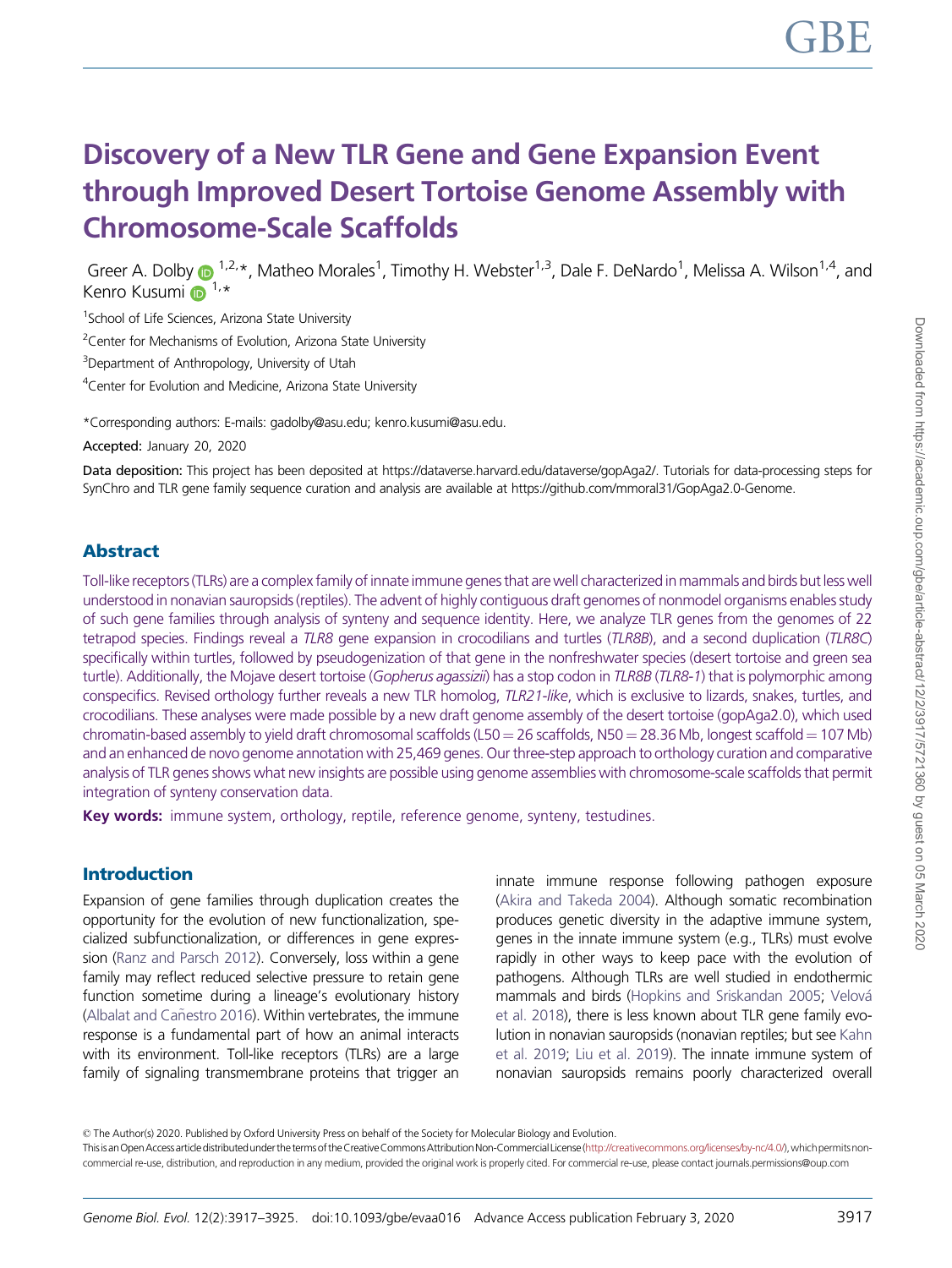[\(Zimmerman et al. 2010\)](#page-8-0) due to the lack of experimental tools for functional immunology and seasonal changes in ectotherm physiology ([Zapata et al. 1992;](#page-8-0) [Sandmeier et al.](#page-7-0) [2016](#page-7-0)). Studying TLR evolution of nonavian sauropsids can provide insight into the adaptation of the innate immune response in this group, provide a broader amniote context to TLR evolution in birds and mammals, and shed light on gene evolution broadly.

Genome resources yield information about the gene repertoire of nonmodel species through comparative evolutionary analyses. These analyses depend in part on the contiguity of reference genomes. Here, we analyze two TLR subfamilies across 22 tetrapod genomes: the TLR7 subfamily (TLR7, TLR8, TLR9) that recognizes nucleotide-based pathogen-associated molecular patterns, and the more diverse TLR11 subfamily (TLR11, TLR12, TLR13, TLR21) that recognizes pathogen-associated molecular patterns in bacterial proteins, bacterial RNA, and CpG DNA viruses [\(Heil 2004;](#page-7-0) [Keestra et al. 2010](#page-7-0)). To aid these analyses, we used new sequencing and scaffolding technology to yield chromosome-scale scaffolds and a de novo annotation for the threatened Mojave desert tortoise (Gopherus agassizii; genome build: gopAga2.0). We then employed a three-step integrative approach to manually curate TLR orthology assignments across 22 tetrapods. This study demonstrates that much can be learned about nonmodel organisms and well-studied gene families through a comparative genomic approach, which is broadly applicable to studies of other complex gene families.

# **Results**

The final assembly length for the gopAga2.0 assembly is 2.34 Gb, with a longest scaffold length of 106.5 Mb, N50 of 28.36 Mb, and L50 of 26 scaffolds (table 1). The number of predicted haploid chromosomes is 26 (Olmo 1981), suggesting the new assembly contains chromosome-scale scaffolds. The final assembly length for gopAga2.0 is 2.34 Gb, with a longest scaffold length of 106.5 Mb, N50 of 28.36 Mb, and L50 of 26 scaffolds (table 1). The number of

#### Table 1

Assembly and Gene Statistics across Genome Builds

predicted haploid chromosomes is 26 (Olmo 1981), suggesting the new assembly contains chromosome-scale scaffolds. Bioinformatic chromosome painting reveals strong synteny conservation between chicken and desert tortoise (fig. 1B, top). As expected for more evolutionarily distant species, there is a decreased synteny conservation between desert tortoise and green anole, as fewer linkage blocks are identified and there is greater mixing of synteny blocks (mixed colors in fig. 1B, bottom).

Regarding TLR evolution, we found that the TLR7 and TLR8 genes are tandemly arranged in a highly conserved syntenic region across tetrapod genomes (fig. 2A) and exhibit a large amount of gain/loss. The three-step orthology approach also revealed a new, misidentified TLR homolog exclusive to nonavian sauropsids, which we refer to as TLR21-like ([fig. 3\)](#page-4-0). For more details, see the Discussion section.

# **Discussion**

#### TLR8 Gene Expansion

All species surveyed have one copy of TLR7, whereas the TLR8 gene varies among tetrapods. Our analyses confirm the duplication of TLR8 in turtles [\(Liu et al. 2019](#page-7-0)) and further reveals that TLR8 duplication (TLR8B) is also present in crocodilians. Mammals have only one copy of TLR8, and squamate reptiles and birds lack a TLR8 ortholog [\(fig. 2](#page-3-0)). In addition, we find that the third copy of TLR8 discovered in Chinese softshell turtle (Pelodiscus sinensis; [Liu et al. 2019\)](#page-7-0) is actually part of a second duplication event specific to testudines (TLR8C). The TLR8 protein recognizes single-stranded RNA viruses, suggesting this could produce subspecialization or expression differences of this function in crocodilians and especially turtles (fig. 2C[; Heil 2004\)](#page-7-0).

Within chelonians, the Pinta Island tortoise has two predicted TLR8 genes, but one consists of only 122 amino acids and contains no protein motifs. Gopherus agassizii has three TLR8 genes, one with a conserved open reading frame (TLR8- 1/TLR8B), one that is pseudogenized based on accumulation of stop codons (TLR8-2/TLR8C, also pseudogenized in

| <b>Assembly Statistics</b> |                           |                     |          |                              |                       |
|----------------------------|---------------------------|---------------------|----------|------------------------------|-----------------------|
|                            | Total Length (Mb)         | L50 (No. Scaffolds) | N50 (Mb) | Longest Scaffold (Mb)        |                       |
| gopAga1.0                  | 2,399                     | 2,592               | 0.25     |                              |                       |
| qopAqa2.0                  | 2,338                     | 26                  | 28.36    | 107                          |                       |
|                            | Assembly BUSCO Statistics |                     |          | <b>Annotation Statistics</b> |                       |
|                            | Complete                  | Fragmented          | Missing  | <b>Total Genes</b>           | Mean Gene Length (bp) |
| gopAga1.0                  | 92.7%                     | 4.6%                | 2.7%     | 20,172                       | 19,062                |
| gopAga2.0                  | 93.7%                     | 3.7%                | 2.6%     | 25.469                       | 21,364                |

NOTE.—Assembly BUSCO statistics are from the Tetrapoda gene set in the genome assemblies. Total genes and mean gene length are calculated based on the annotations for gopAga1.0 and gopAga2.0 (see [supplementary table S2](https://academic.oup.com/gbe/article-lookup/doi/10.1093/gbe/evaa016#supplementary-data), [Supplementary Material](https://academic.oup.com/gbe/article-lookup/doi/10.1093/gbe/evaa016#supplementary-data) online).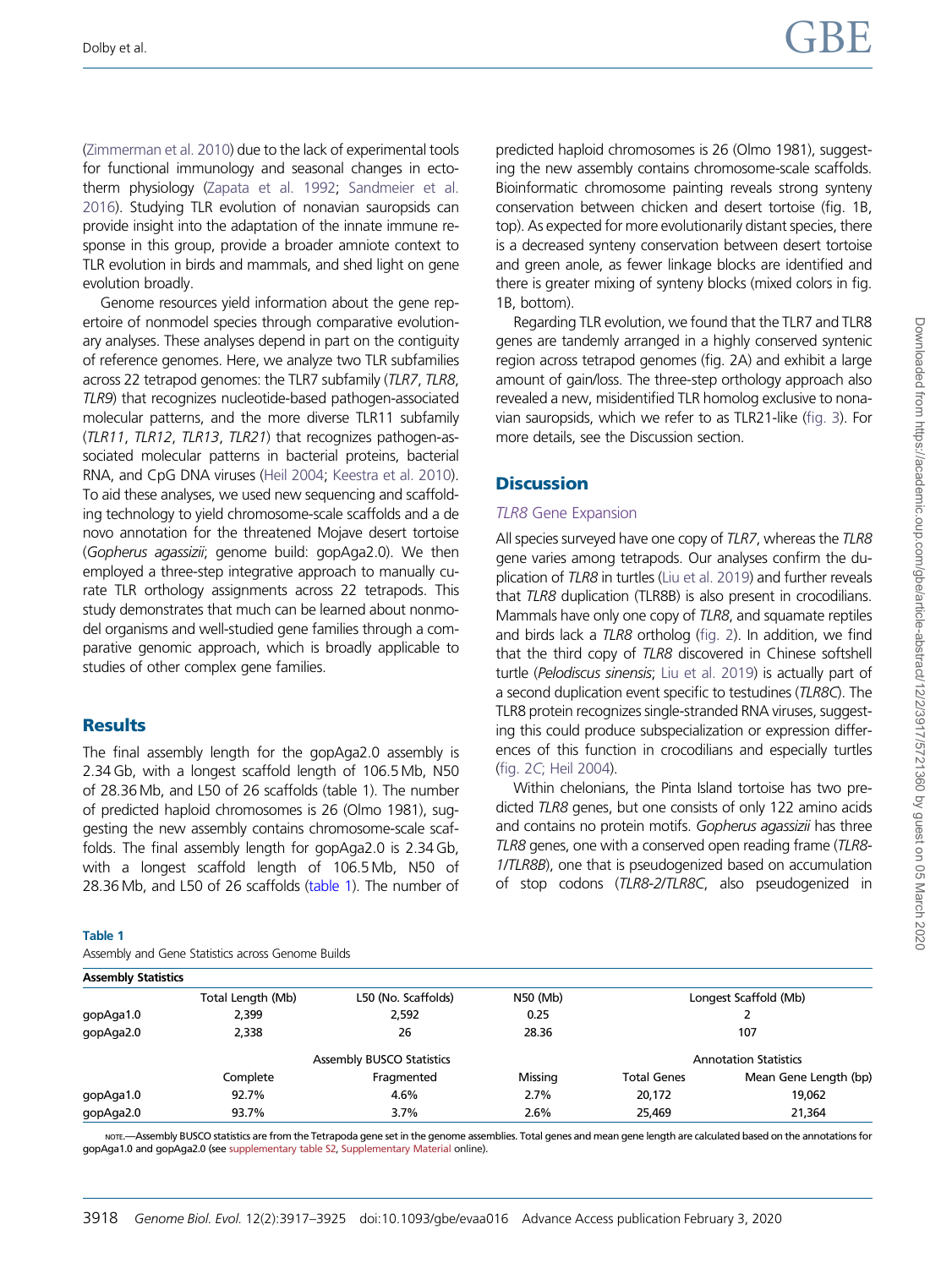# <span id="page-2-0"></span>Genome-Enabled TLR Discovery  $\mathbf{GBE}$



FIG. 1.—Genome annotation and assembly. (A) Summary of methodology. (B) Results from chromosome painting of conserved synteny blocks shown between the Mojave Desert tortoise genome (gopAga2.0) and chicken (top right), and green anole lizard (bottom right). The following pairs of scaffolds (left) and chromosomes (right) between Mojave Desert tortoise and chicken are particularly conserved: B-27/28, D-15, E-14, G-11, I-17, O-21, W-22. Black bars show 50-Mb scale. Microchromosomes are labeled "LG"; there are no conserved synteny blocks for LGa, LGd, and LGg. Only homologous linkage blocks are colored.

Chelonia mydas), and TLR8-3/TLR8A that is truncated to include only the N-terminal half but retains nine leucine-rich repeats (LRRs; the basis for TLR specificity and function), suggesting protein function is retained [\(supplementary fig. S2,](https://academic.oup.com/gbe/article-lookup/doi/10.1093/gbe/evaa016#supplementary-data) [Supplementary Material](https://academic.oup.com/gbe/article-lookup/doi/10.1093/gbe/evaa016#supplementary-data) online). Predicted truncation of TLR8-3 occurs at the site of a derived TGA stop codon that—surprisingly—is polymorphic among individuals within G. agassizii (CGA/TGA; [supplementary fig. S9](https://academic.oup.com/gbe/article-lookup/doi/10.1093/gbe/evaa016#supplementary-data), [Supplementary](https://academic.oup.com/gbe/article-lookup/doi/10.1093/gbe/evaa016#supplementary-data)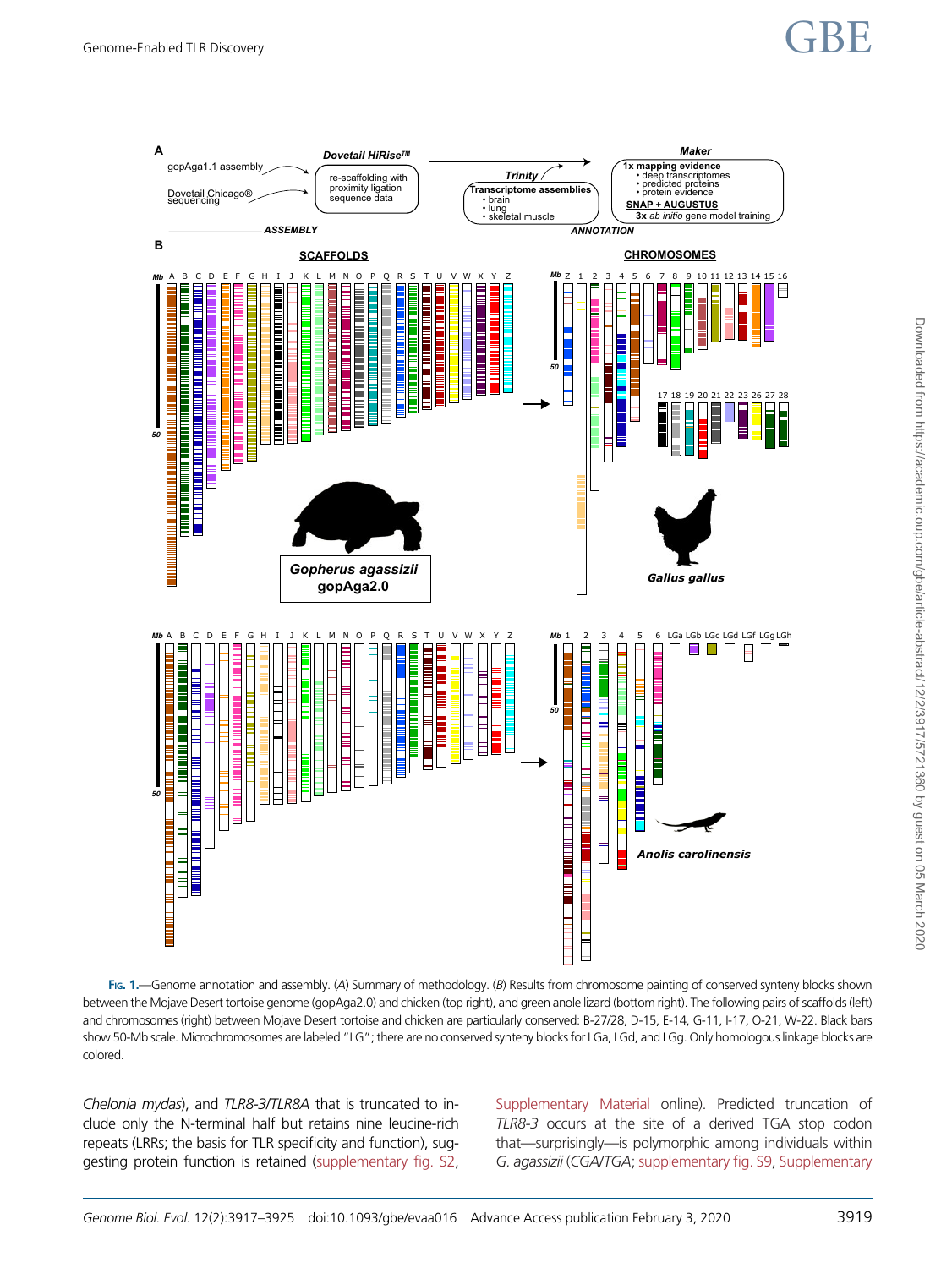<span id="page-3-0"></span>

FIG. 2.—TLR8 gene expansion in turtles. (A) Syntenically conserved region for TLR7 and TLR8 (gold, middle) for 21 tetrapods (Chelonoidis abingdonii is excluded because its TLR8 orthology cannot be determined from available data). Genes are labeled at the top and cladogram is shown on left. Black horizontal lines represent contiguous sequence. TLR8 is expanded once in testudines and crocodilian archosaurs (TLR8B) and a second time in testudines (TLR8C) followed by pseudogenization (gray genes). (B) Phylogenetic reconstruction of TLR7 gene subfamily; reptiles are bolded, gene expansions are highlighted in gold. Posterior support values for nodes are 1 unless labeled. (C) Cartoon summarizing how TLR7 and TLR8 proteins initiate the innate immune response by recognizing single-stranded RNA (ssRNA) viruses. (D) A summary of inferred gene duplication based on results in this article.

[Material](https://academic.oup.com/gbe/article-lookup/doi/10.1093/gbe/evaa016#supplementary-data) online). The stop codon in the gopAga2.0 type specimen was validated by mapping available RNA-seq and genomic resequencing data of unrelated individuals (see [Supplementary Material](https://academic.oup.com/gbe/article-lookup/doi/10.1093/gbe/evaa016#supplementary-data) online). The CGA to TGA mutation can readily occur through deamination of cytosine to uracil and correction of uracil to thymine. A truncated TLR paralog has been observed in several fish species where there is both membrane-bound TLR5M gene and soluble TLR5S gene that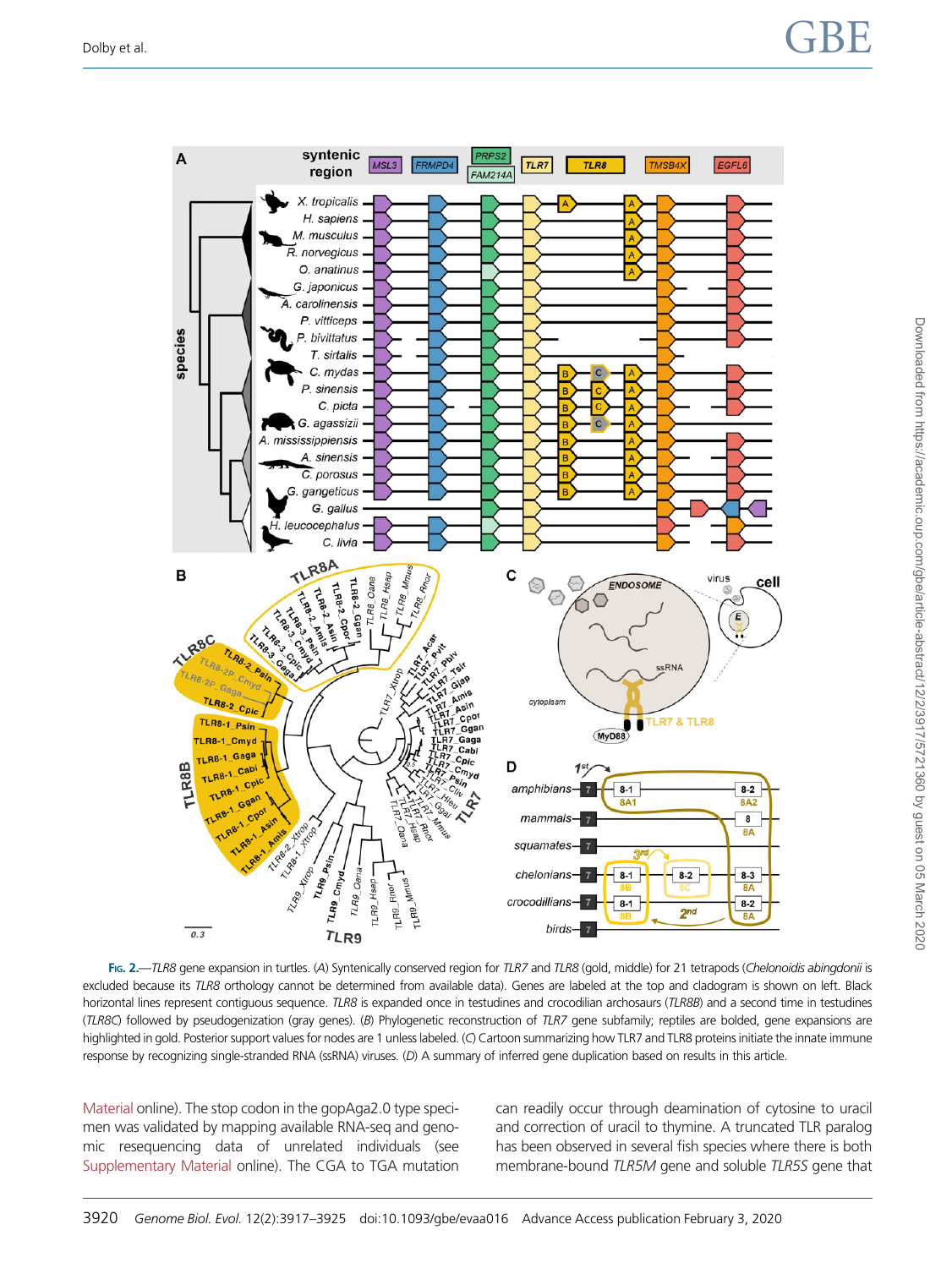# <span id="page-4-0"></span>Genome-Enabled TLR Discovery  $\mathbf{GBE}$



FIG. 3.—TLR21-like gene discovered. (A) Syntenically conserved regions of TLR21-like (gold, middle) for 22 tetrapods. TLR21-like does not colocalize near TLR21 within the genome. Anolis carolinensis has LINGO1 (a leucine-rich repeat gene) instead of TLR21-like (yellow outline). Synteny information was not available for Celonoides abingdonii; therefore, only the present/absence of genes are shown (i.e., no black line). (B) Phylogenetic reconstruction of TLR11 gene subfamily including the TLR21-like gene discovered here (gold highlight). Posterior support values for nodes are 1 unless labeled. (C) Cartoon showing how TLR21 protein initiates the innate immune response by recognizing the CpG nucleotide sequence.

lacks a TIR and transmembrane domain but retains 21 LRRs (reviewed in [Rebl et al. 2010](#page-7-0)). These proteins were shown not only to exhibit different functions but also different tissue specificities. Tissue-specific expression patterns were also observed among the TLR8 paralogs in the Chinese softshell turtle [\(Liu et al. 2019](#page-7-0)).

Using the above results, we outline a new naming scheme based on the inferred evolutionary duplication history of TLR8.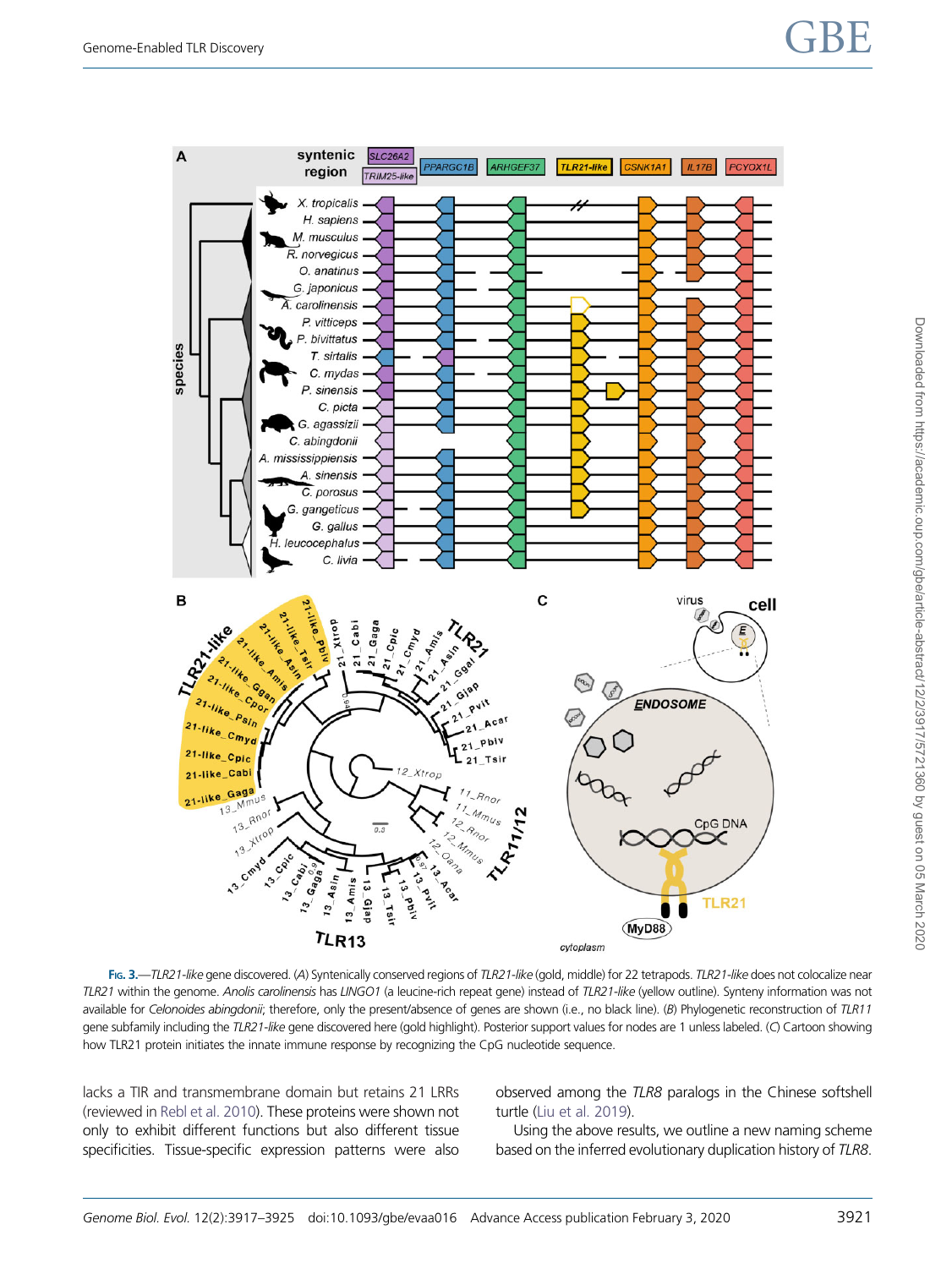We suggest that TLR8A (TLR8-2, TLR8-3 sensu [Liu et al. 2019\)](#page-7-0) originated from TLR7 first because it is the paralog most shared across taxa [\(fig. 2](#page-3-0)D). TLR8B then duplicated from TLR8A within Archelosauria (testudines, crocodilians, birds) and was secondarily lost in birds. TLR8C then duplicated from TLR8B specifically within testudines, leading to pseudogenization within the two nonfreshwater species (green sea turtle and Mojave desert tortoise). The LRR motifs for TLR8-1 and TLR8-2 in the outgroup (western clawed frog) are nearly identical [\(supplementary fig. S7,](https://academic.oup.com/gbe/article-lookup/doi/10.1093/gbe/evaa016#supplementary-data) [Supplementary Material](https://academic.oup.com/gbe/article-lookup/doi/10.1093/gbe/evaa016#supplementary-data) online) and differ from the other TLR8 motifs [\(supplementary fig.](https://academic.oup.com/gbe/article-lookup/doi/10.1093/gbe/evaa016#supplementary-data) [S2](https://academic.oup.com/gbe/article-lookup/doi/10.1093/gbe/evaa016#supplementary-data), [Supplementary Material](https://academic.oup.com/gbe/article-lookup/doi/10.1093/gbe/evaa016#supplementary-data) online), suggesting this duplication was separate. The duplication of TLR8 genes in nonavian sauropsids and the truncation in tortoises may reflect diversification of the innate immune response that warrants further study.

#### New TLR21-like Gene in Nonavian Sauropsids (Reptiles)

Many species have two genes labeled as TLR13. The first TLR13 is syntenically conserved across tetrapods (excluding birds and some crocodilians; [supplementary fig. S5,](https://academic.oup.com/gbe/article-lookup/doi/10.1093/gbe/evaa016#supplementary-data) [Supplementary Material](https://academic.oup.com/gbe/article-lookup/doi/10.1093/gbe/evaa016#supplementary-data) online). The second TLR13 gene is phylogenetically sister to, and reciprocally monophyletic with, TLR21 [\(fig. 3](#page-4-0)B) and occurs in a separate, highly conserved syntenic region ([fig. 3](#page-4-0)A vs. [supplementary fig. S5,](https://academic.oup.com/gbe/article-lookup/doi/10.1093/gbe/evaa016#supplementary-data) [Supplementary Material](https://academic.oup.com/gbe/article-lookup/doi/10.1093/gbe/evaa016#supplementary-data) online vs. [supplementary fig. S6,](https://academic.oup.com/gbe/article-lookup/doi/10.1093/gbe/evaa016#supplementary-data) [Supplementary Material](https://academic.oup.com/gbe/article-lookup/doi/10.1093/gbe/evaa016#supplementary-data) online). Here, we refer to this gene as TLR21-like. The absence of a TLR21-like ortholog in mammals and birds, which include most traditional model systems, may explain why the sequence was not previously identified and reveals a potentially important component of the immune gene repertoire of nonavian sauropsids. The TLR21-like gene is exclusive to nonavian sauropsids (but absent in gecko) and has a highly conserved protein motif pattern ([supplementary fig. S2](https://academic.oup.com/gbe/article-lookup/doi/10.1093/gbe/evaa016#supplementary-data)B, [Supplementary Material](https://academic.oup.com/gbe/article-lookup/doi/10.1093/gbe/evaa016#supplementary-data) online), suggesting the duplication event could have occurred recently (e.g., by gene conversion) or that it arose on the sauropsid stem lineage, was strongly conserved, and was secondarily lost in birds and gecko. This second interpretation is likely given documented loss of TLR8, 9, and 13 in birds [\(Kahn et al. 2019](#page-7-0)). In Anolis carolinensis, the LINGO1 (LRR and lg domain-containing 1) gene is in the syntenic region of TLR21-like and contains five LRRs and could potentially be mislabeled or derived from TLR21-like. The Chinese softshell turtle has a tandem duplication of TLR21-like with an identical nucleotide sequence but separate gene model, suggesting a recent lineage-specific duplication [\(supplemen](https://academic.oup.com/gbe/article-lookup/doi/10.1093/gbe/evaa016#supplementary-data)[tary fig. S10,](https://academic.oup.com/gbe/article-lookup/doi/10.1093/gbe/evaa016#supplementary-data) [Supplementary Material](https://academic.oup.com/gbe/article-lookup/doi/10.1093/gbe/evaa016#supplementary-data) online).

The TLR21 protein function is not well characterized, but involves recognizing CpG motifs of DNA viruses ([fig. 3](#page-7-0)C; [Keestra et al. 2010\)](#page-7-0). In zebrafish, TLR21 is expressed in the early embryo and within the adult in organs of the innate immune system including intestine, spleen, and kidney [\(Yeh](#page-8-0)

[et al. 2013](#page-8-0)). Although TLR21 and TLR9 proteins have distinct CpG-DNA recognition sequences, they cooperatively mediate the pathogen-associated response. The duplication of a TLR21-like gene in nonavian sauropsids may have allowed for paralog specialization of tissue-specific expression and CpG-DNA recognition. Further characterization of this TLR21-like gene will be informative.

#### Conclusion

Comparative analyses of 22 tetrapod genomes revealed active TLR gene gain/loss across nonavian sauropsids, particularly the expansion of TLR8 in turtles, tortoises, and crocodilians and a novel TLR homolog exclusive to nonavian sauropsids, TLR21 like. The results from our three-step approach underscore the importance of integrating synteny, sequence similarity, and semantic searching to study gene family evolution. The syntenic analysis requires contiguous reference genomes and promises new insight into other biologically important gene families. Our findings were enabled by a revised draft of the Mojave Desert tortoise genome (gopAga2.0) that greatly improved assembly contiguity and the de novo annotation of 25,469 genes.

# Materials and Methods

#### Genome Assembly and Annotation

For the gopAga2.0 assembly, the gopAga1.1 assembly [\(Webster, Dolby, et al. 2018\)](#page-8-0) and skeletal muscle from the original individual were sent to Dovetail Genomics for chromatin-based long-range proximity ligation sequencing with the Chicago<sup>®</sup> method. These data were reanalyzed together with the gopAga1.0 paired-end and mate-pair Illumina HiSeq reads (SRX2367114–5, SRX2367341, SRX2367455, SRX2367692–3; [Tollis et al. 2017\)](#page-8-0) for rescaffolding using the HiRise software, which corrects for misjoins [\(Putnam](#page-7-0) [et al. 2016;](#page-7-0) see [Supplementary Material](https://academic.oup.com/gbe/article-lookup/doi/10.1093/gbe/evaa016#supplementary-data) online).

We generated a de novo annotation for gopAga2.0 using genome-guided, tissue-specific transcriptomes generated in Trinity v2.5.1 [\(Grabherr et al. 2011\)](#page-7-0), predicted proteins from the western painted turtle (NCBI PRJNA210179), and protein evidence from UniProtKB/ Swiss-Prot database [\(fig. 1](#page-2-0)A). These data were mapped to the assembly using MAKER v3 [\(Campbell et al. 2015](#page-7-0)) followed by three rounds of ab initio gene model training with SNAP v2017-3-1 ([Korf 2004\)](#page-7-0) and AUGUSTUS v3.3.2 [\(Keller et al. 2011\)](#page-7-0) within MAKER.

# Bioinformatic Chromosome Painting

To assess synteny conservation, we used bioinformatic chromosome "painting." We downloaded EMBL genome files from Ensembl for green anole and chicken ([Collins et al.](#page-7-0) [2004](#page-7-0); [Zhang et al. 2014](#page-8-0)). To process and reformat the gopAga2.0 genome file, we used a custom Perl script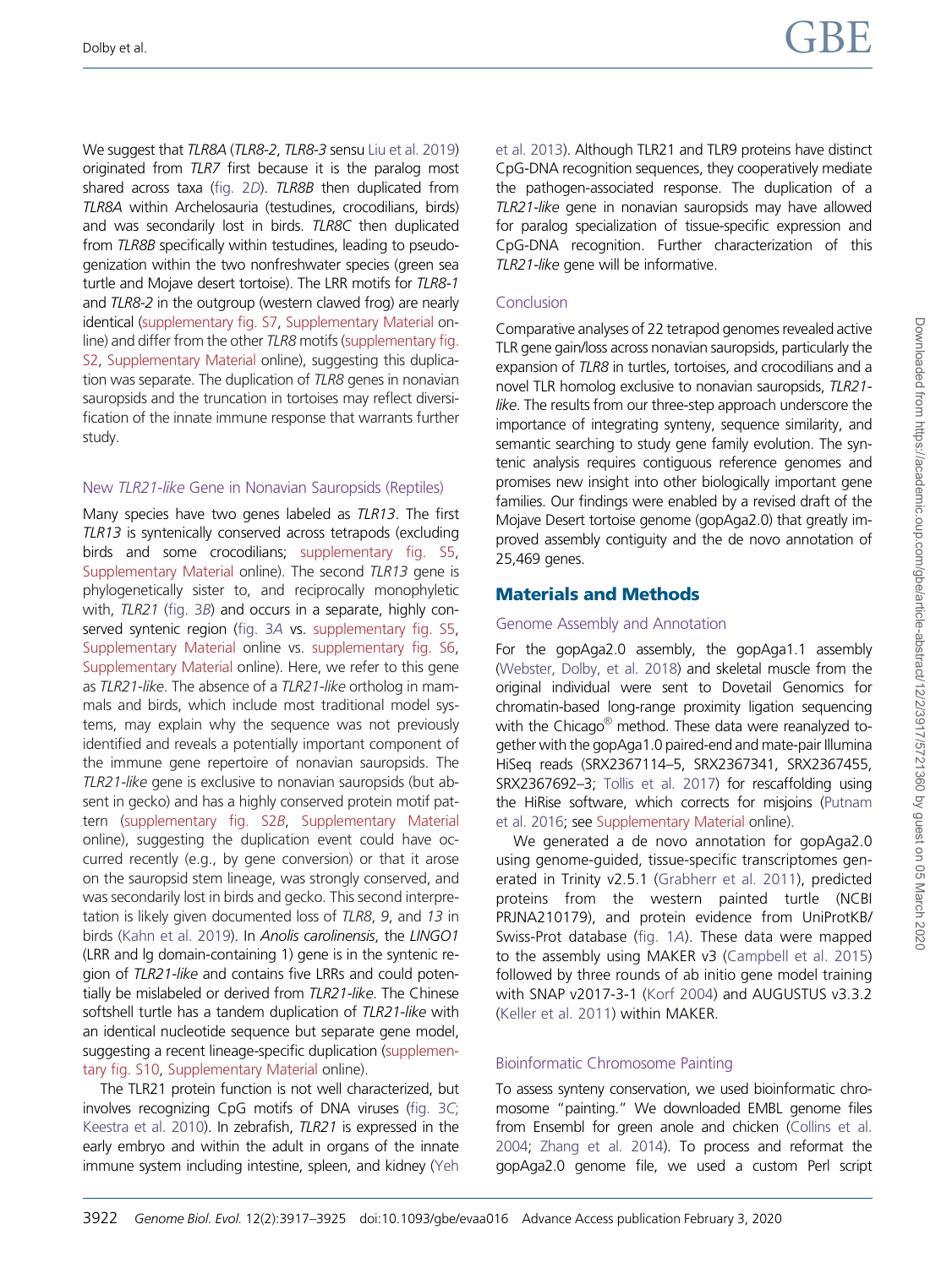(Gfftofasta.pl modified from [https://github.com/ISUgenomics/](https://github.com/ISUgenomics/common_scripts) [common\\_scripts](https://github.com/ISUgenomics/common_scripts)) and subset proteins from the 26 most generich scaffolds in the gopAga2.0 annotation ([supplementary](https://academic.oup.com/gbe/article-lookup/doi/10.1093/gbe/evaa016#supplementary-data) [table S3](https://academic.oup.com/gbe/article-lookup/doi/10.1093/gbe/evaa016#supplementary-data), [Supplementary Material](https://academic.oup.com/gbe/article-lookup/doi/10.1093/gbe/evaa016#supplementary-data) online) using Biopython v1.73 [\(Cock et al. 2009](#page-7-0)). With conversion scripts in the CHROnicle package (v2015), we converted the three species files into SynChro-specific formatting. SynChro computed conserved synteny blocks with delta  $=$  4, which is slightly conservative as it requires four consecutive genes to match across species to be considered a synteny block (the default is 2; [Drillon et al. 2014](#page-7-0)).

#### TLR Evolution

To study TLR evolution, we used a three-step approach to curate orthology by: 1) searching by sequence similarity, 2) searching by semantic labels, and 3) assessing synteny conservation [\(supplementary fig. S1,](https://academic.oup.com/gbe/article-lookup/doi/10.1093/gbe/evaa016#supplementary-data) [Supplementary Material](https://academic.oup.com/gbe/article-lookup/doi/10.1093/gbe/evaa016#supplementary-data) online). First, using human TLR protein as query sequences, or mouse/chicken sequences when human was unavailable ([sup](https://academic.oup.com/gbe/article-lookup/doi/10.1093/gbe/evaa016#supplementary-data)[plementary table S4](https://academic.oup.com/gbe/article-lookup/doi/10.1093/gbe/evaa016#supplementary-data), [Supplementary Material](https://academic.oup.com/gbe/article-lookup/doi/10.1093/gbe/evaa016#supplementary-data) online), we identified the top ten gene "hits" using BLASTp from the  $BLAST+ v2.9.0$  [\(Camacho et al. 2009\)](#page-7-0) for each of the seven TLR genes in 22 species: 14 nonavian sauropsids, 4 mammals, 3 birds, and the western clawed frog as outgroup [\(supple](https://academic.oup.com/gbe/article-lookup/doi/10.1093/gbe/evaa016#supplementary-data)[mentary table S1](https://academic.oup.com/gbe/article-lookup/doi/10.1093/gbe/evaa016#supplementary-data), [Supplementary Material online and](https://academic.oup.com/gbe/article-lookup/doi/10.1093/gbe/evaa016#supplementary-data) [Appendix\)](https://academic.oup.com/gbe/article-lookup/doi/10.1093/gbe/evaa016#supplementary-data). From the top ten RefSeq matches, we chose the top hit with an NP tag; if no hit had an NP tag then we used the top predicted hit (XP tag).

Second, we queried the NIH RefSeq database for the text string "Toll-like receptor" with the name of each study species and added to the list any unique gene models that had nonunique gene annotations (e.g., if two separate gene models were both labeled TLR21). Third, and most importantly, we used synteny conservation to verify orthology assignments of these candidate homologs. We visualized the syntenic region of each gene/gene model in every species using the Integrated Genomics Viewer (IGV, v2.3.47; [Robinson et al.](#page-7-0) [2011](#page-7-0)), manually recorded gene IDs, gene order, and gene direction for five neighboring genes when available, and verified that each gene localized to the expected syntenic region. We excluded long noncoding RNAs, microRNAs, and unidentified loci. For sequences that fell outside the expected syntenic region, if that new syntenic region was the same in another species, it was retained (e.g., TLR21-like), if it fell in a syntenic region that was not recapitulated in other taxa, it was discarded (see [Supplementary Material](https://academic.oup.com/gbe/article-lookup/doi/10.1093/gbe/evaa016#supplementary-data) online). This three-step approach provides orthology assignments using complementary sources of evidence and allows for the discovery of novel genes that would be overlooked through sequence similarity alone.

We verified functional protein domains for some TLR sequences of interest using the Simple Modular Architecture Research Tool (SMART; [Letunic and Bork 2018\)](#page-7-0). Curated amino acid sequences were aligned using the Gonnet scoring matrix in ClustalW v2.1 [\(Larkin et al. 2007](#page-7-0)) with default settings (gap extension penalty  $= 0.20$ , gap opening penalty- $=$  10). We visually inspected the amino acid alignments and removed short, highly variable regions that could not be unambiguously aligned. Original and manually curated alignments are available (see [Supplementary Material](https://academic.oup.com/gbe/article-lookup/doi/10.1093/gbe/evaa016#supplementary-data) online).

For tree reconstructions, we fit amino acid substitution models for the two subfamilies with ProtTest v3.2 ([Darriba](#page-7-0) [et al. 2011\)](#page-7-0) and generated maximum likelihood and Bayesian inference trees on the CIPRES Science Gateway v3.3 [\(Miller et al. 2010](#page-7-0)) using the best-scoring models that were implemented in MrBayes (WAG, TLR7 family; VT, TLR11 family; [supplementary table S5](https://academic.oup.com/gbe/article-lookup/doi/10.1093/gbe/evaa016#supplementary-data), [Supplementary Material](https://academic.oup.com/gbe/article-lookup/doi/10.1093/gbe/evaa016#supplementary-data) online). We generated maximum likelihood trees using 100 bootstrap iterations in RAxML-HPC v8.2.10 [\(Stamatakis](#page-7-0) [2014\)](#page-7-0). In MrBayes v3.2.6 ([Ronquist et al. 2012\)](#page-7-0), we generated two runs of 10 million generations each, four chains per run and sampled every 10,000 generations. Runs reached convergence according to the potential scale reduction factor converging on 1; runs were aggregated using sump and sumt commands with the default 25% burn-in discarded. We visually compared topologies and found consistency across ML and BI trees. Markdown tutorials and scripts for all methods are provided (see [Supplementary Material](https://academic.oup.com/gbe/article-lookup/doi/10.1093/gbe/evaa016#supplementary-data) online).

# Statement of Ethics Approval

Tortoise handling, transport, care, and tissue collection were approved by the Institutional Animal Care and Use Committee at Arizona State University (Protocol No. 13- 1319 R). Acquisition and transport of the tortoise was also approved by the United States Fish and Wildlife Service (Recovery Subpermit No. FWSDTRO-1) and the Nevada Department of Wildlife (Export Permit No. S37016).

# Supplementary Material

[Supplementary data](https://academic.oup.com/gbe/article-lookup/doi/10.1093/gbe/evaa016#supplementary-data) are available at Genome Biology and Evolution online.

# Acknowledgments

We thank C. Holt, M. Tollis, J. Cornelius, and C. Xu for assembly and annotation support. Dovetail Genomics Matching Grant (G.A.D. and K.K.); Fostering Postdoctoral Research in the Life Sciences seed grant from the School of Life Sciences at Arizona State University (G.A.D. and T.H.W.); US Geological Survey Cooperative Ecosystem Studies Units (CESU) award (G.A.D. and K.K.); Arizona Game and Fish Department Heritage (Grant No. I17001 to all authors); NIGMS (Grant No. R35GM124827 to M.A.W.); and funding from The College of Liberal Arts and Sciences at Arizona State University (K.K.). G.A.D. is a member of the Board of Directors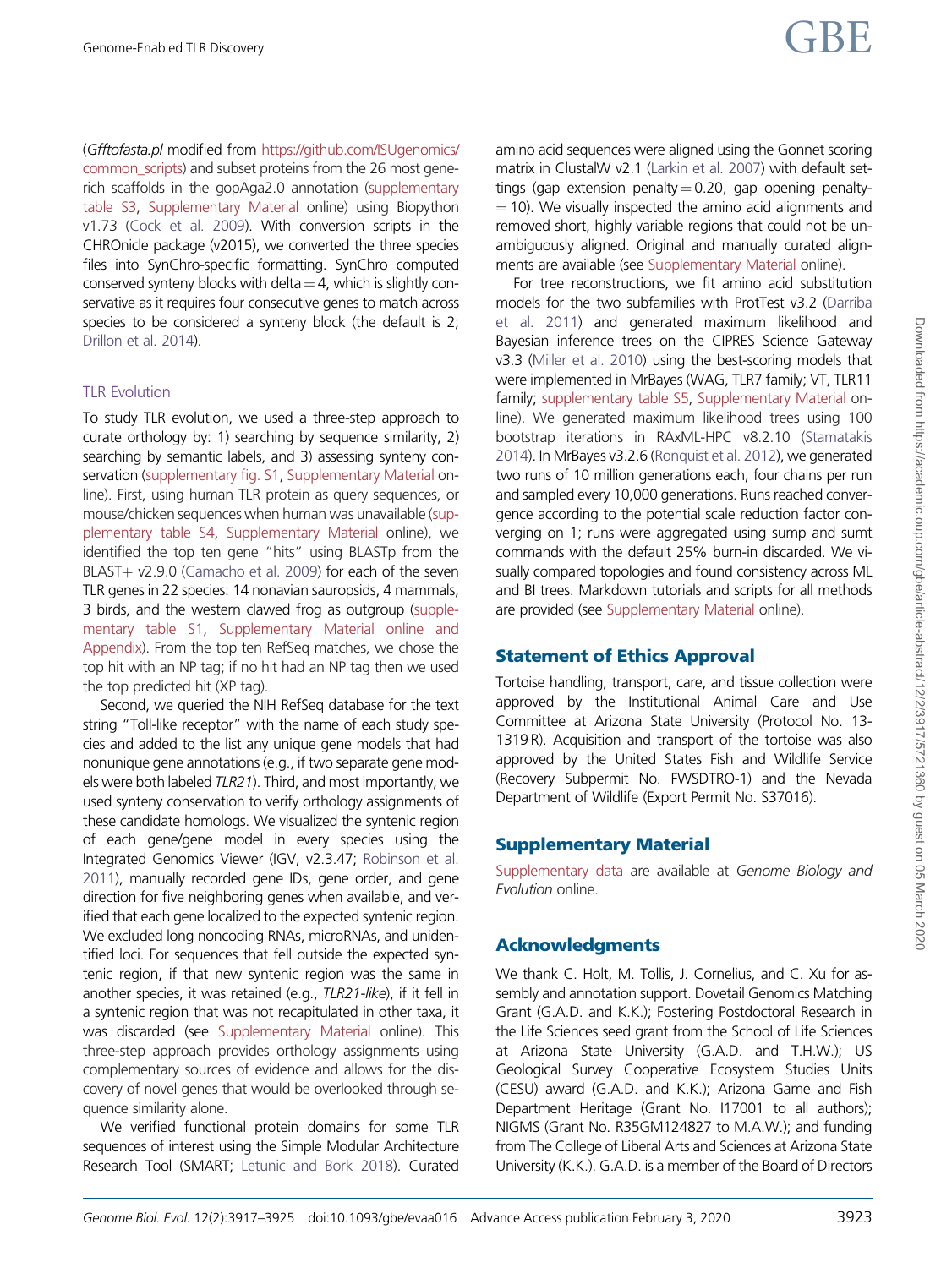<span id="page-7-0"></span>for the Desert Tortoise Council, a nonprofit conservation organization that protects desert tortoises and their habitats. The DTC had no involvement in the design, implementation, or interpretation of this study.

# Author Contributions

G.A.D., T.H.W., D.F.D., M.A.W., and K.K. contributed to genome assembly. G.A.D. and K.K. performed genome annotation. M.M., G.A.D., and K.K. performed TLR analyses. G.A.D. drafted and all authors edited the article.

# Appendix

Additional genome references used that were not cited in the text because of space limits.

- Alföldi J, et al. 2011. The genome of the green anole lizard and a comparative analysis with birds and mammals. Nature 477(7366):587–591.
- Castoe TA, et al. 2013. The Burmese python genome reveals the molecular basis for extreme adaptation in snakes. Proc Natl Acad Sci U S A. 110(51):20645–20650.
- Church DM, et al. 2009. Lineage-specific biology revealed by a finished genome assembly of the mouse. PLoS Biol. 7(5):e1000112–16.
- Georges A, et al. 2015. High-coverage sequencing and annotated assembly of the genome of the Australian dragon lizard Pogona vitticeps. GigaScience 4(1):45.
- Hellsten U, et al. 2010. The genome of the western clawed frog Xenopus tropicalis. Science 328(5978):633–636.
- Hillier LW, et al. 2004. Sequence and comparative analysis of the chicken genome provide unique perspectives on vertebrate evolution. Nature 432:695–716.
- Liu Y, et al. 2015. Gekko japonicus genome reveals evolution of adhesive toe pads and tail regeneration. Nat Commun. 6(1):1–11.
- Metzker ML, et al. 2004. Genome sequence of the Brown Norway rat yields insights into mammalian evolution. Nature 428:493–521.
- Perry BW, et al. 2018. Molecular adaptations for sensing and securing prey and insight into amniote genome diversity from the Garter snake genome. Genome Biol Evol. 10(8):2110–2129.
- Shapiro MD, et al. 2013. Genomic diversity and evolution of the head crest in the rock pigeon. Science 339(6123):1063–1067.
- St John JA, et al. 2012. Sequencing three crocodilian genomes to illuminate the evolution of archosaurs and amniotes. Genome Biol. 13(1):415.
- Wan Q-H, et al. 2013. Genome analysis and signature discovery for diving and sensory properties of the endangered Chinese alligator. Cell Res. 23:1091–1105.
- Warren WC, et al. 2008. Genome analysis of the platypus reveals unique signatures of evolution. Nature 453(7192):175–183.

# Literature Cited

- Akira S, Takeda K. 2004. Toll-like receptor signalling. Nat Rev Immunol. 4(7):499–511.
- Albalat R, Cañestro C. 2016. Evolution by gene loss. Nat Rev Genet. 17(7):379–391.
- Camacho C, et al. 2009. BLAST+: architecture and applications. BMC Bioinformatics 10(1):421–429.
- Campbell MS, Holt C, Moore B, Yandell M. 2015. Genome annotation and curation using MAKER and MAKER-P. Curr Protoc Bioinformatics. 48:4.11.1–4.11.39.
- Cock PJA, et al. 2009. Biopython: freely available Python tools for computational molecular biology and bioinformatics. Bioinformatics 25(11):1422–1423.
- Collins FS, Lander ES, Rogers J, Waterston RH, Conso I. 2004. Finishing the euchromatic sequence of the human genome. Nature 431:931–945.
- Darriba D, Taboada GL, Doallo R, Posada D. 2011. ProtTest 3: fast selection of best-fit models of protein evolution. Bioinformatics 27(8):1164–1165.
- Drillon G, Carbone A, Fischer G. 2014. SynChro: a fast and easy tool to reconstruct and visualize synteny blocks along eukaryotic chromosomes. PLoS One 9(3):e92621–8.
- Grabherr MG, et al. 2011. Full-length transcriptome assembly from RNA-Seq data without a reference genome. Nat Biotechnol. 29(7):644–652.
- Heil F. 2004. Species-specific recognition of single-stranded RNA via tolllike receptor 7 and 8. Science 303(5663):1526–1529.
- Hopkins PA, Sriskandan S. 2005. Mammalian Toll-like receptors: to immunity and beyond. Clin Exp Immunol. 140(3):395–407.
- Kahn I, et al. 2019. The vertebrate TLR supergene family evolved dynamically by gene gain/loss and positive selection revealing a host–pathogen arms race in birds. Diversity 11:1–25.
- Keestra AM, de Zoete MR, Bouwman LI, van Putten J. 2010. Chicken TLR21 is an innate CpG DNA receptor distinct from mammalian TLR9. J Immunol. 185(1):460–467.
- Keller O, Kollmar M, Stanke M, Waack S. 2011. A novel hybrid gene prediction method employing protein multiple sequence alignments. Bioinformatics 27(6):757–763.

Korf I. 2004. Gene finding in novel genomes. BMC Bioinformatics 5(1):59.

Larkin MA, et al. 2007. Clustal W and Clustal X version 2.0. Bioinformatics 23(21):2947–2948.

- Letunic I, Bork P. 2018. 20 Years of the SMART protein domain annotation resource. Nucleic Acids Res. 46(D1):D493–D496.
- Liu T, Han Y, Chen S, Zhao H. 2019. Genome-wide identification of Tolllike receptors in the Chinese soft-shelled turtle Pelodiscus sinensis and expression analysis responding to Aeromonas hydrophila infection. Fish Shellfish Immunol. 87:478–489.
- Miller MA, Pfeiffer W, Schwartz T. 2010. Creating the CIPRES Science Gateway for inference of large phylogenetic trees. New Orleans (LA): Gateway Computing Environments Workshop (GCE). p. 1–8.
- Olmo E. 1981. Evolution of genome size and DNA base composition in reptiles. Genetica 57(1):39–50.

Putnam NH, et al. 2016. Chromosome-scale shotgun assembly using an in vitro method for long-range linkage. Genome Res. 26(3):342–350.

- Quesada V, et al. 2018. Giant tortoise genomes provide insights into longevity and age-related disease. Nat Ecol Evol. 3:1–12.
- Ranz JM, Parsch J. 2012. Newly evolved genes: moving from comparative genomics to functional studies in model systems: how important is genetic novelty for species adaptation and diversification? Bioessays 34(6):477–483.
- Rebl A, Goldammer T, Seyfert HM. 2010. Toll-like receptor signaling in bony fish. Vet Immunol Immunopathol. 134(3–4):139–150.
- Robinson JT, et al. 2011. Integrative genomics viewer. Nat Biotechnol. 29(1):24–26.
- Ronquist F, et al. 2012. MrBayes 3.2: efficient Bayesian phylogenetic inference and model choice across a large model space. Syst Biol. 61(3):539–542.
- Sandmeier FC, Horn KR, Tracy CR. 2016. Temperature-independent, seasonal fluctuations in immune-function in a reptile, the Mojave desert tortoise (Gopherus agassizii). Can J Zool. 94(8):583–590.
- Shaffer HB, et al. 2013. The western painted turtle genome, a model for the evolution of extreme physiological adaptations in a slowly evolving lineage. Genome Biol. 14(3):R28.
- Stamatakis A. 2014. RAxML version 8: a tool for phylogenetic analysis and post-analysis of large phylogenies. Bioinformatics 30(9):1312–1313.